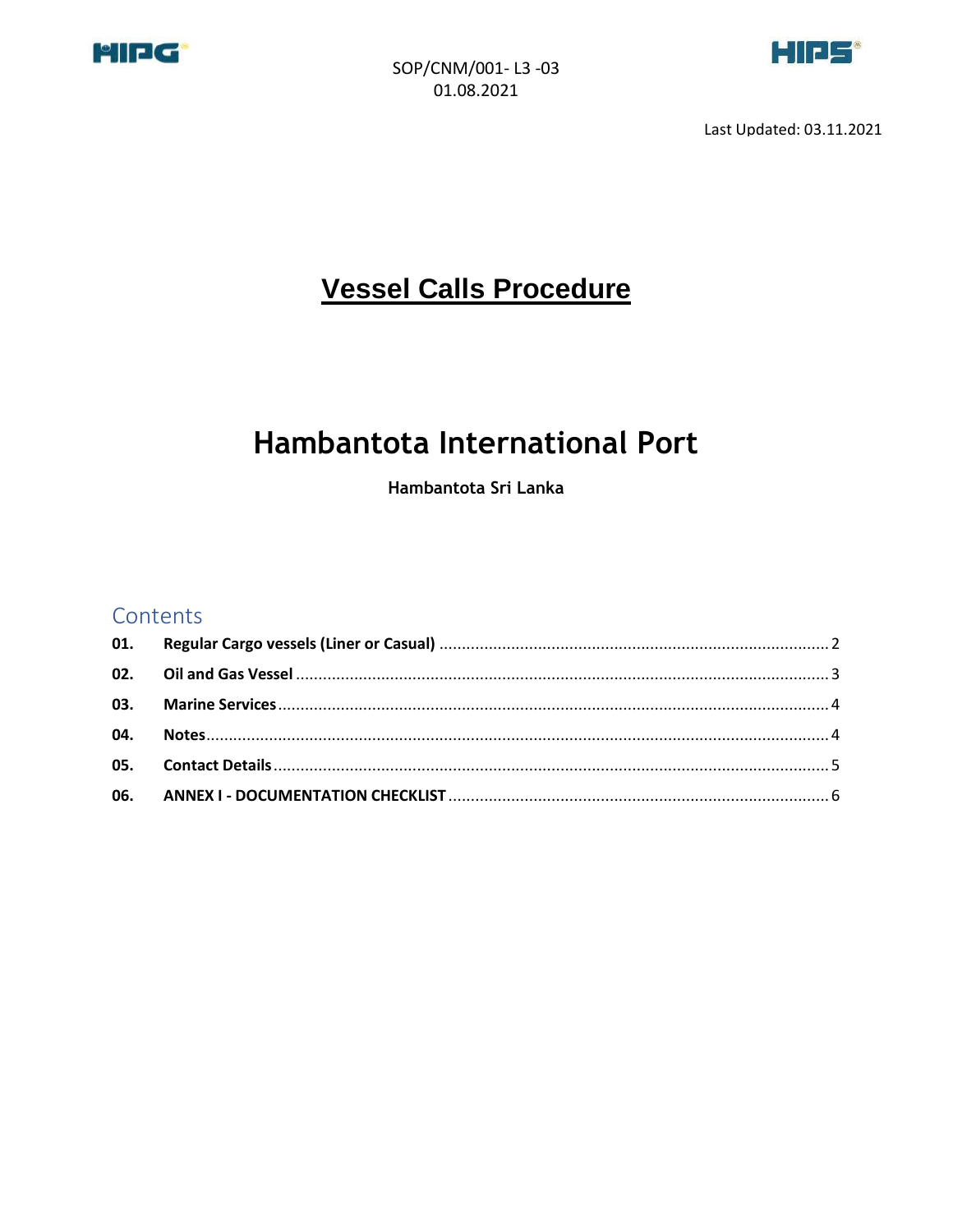

#### SOP/CNM/001- L3 -03 01.08.2021



#### **Abbreviations which are used in the SOP stands for below mentioned names;**

- CNM- Commercial and Marketing
- MSF- Marine Services and Fleet Management
- OPS- Operations Department
- ENS- Energy Services Department
- DG- Dangerous Goods
- HM- Harbour Master
- DHM- Deputy Harbour Master
- SLPA- Sri Lanka Ports Authority
- AEA- Atomic Energy Authority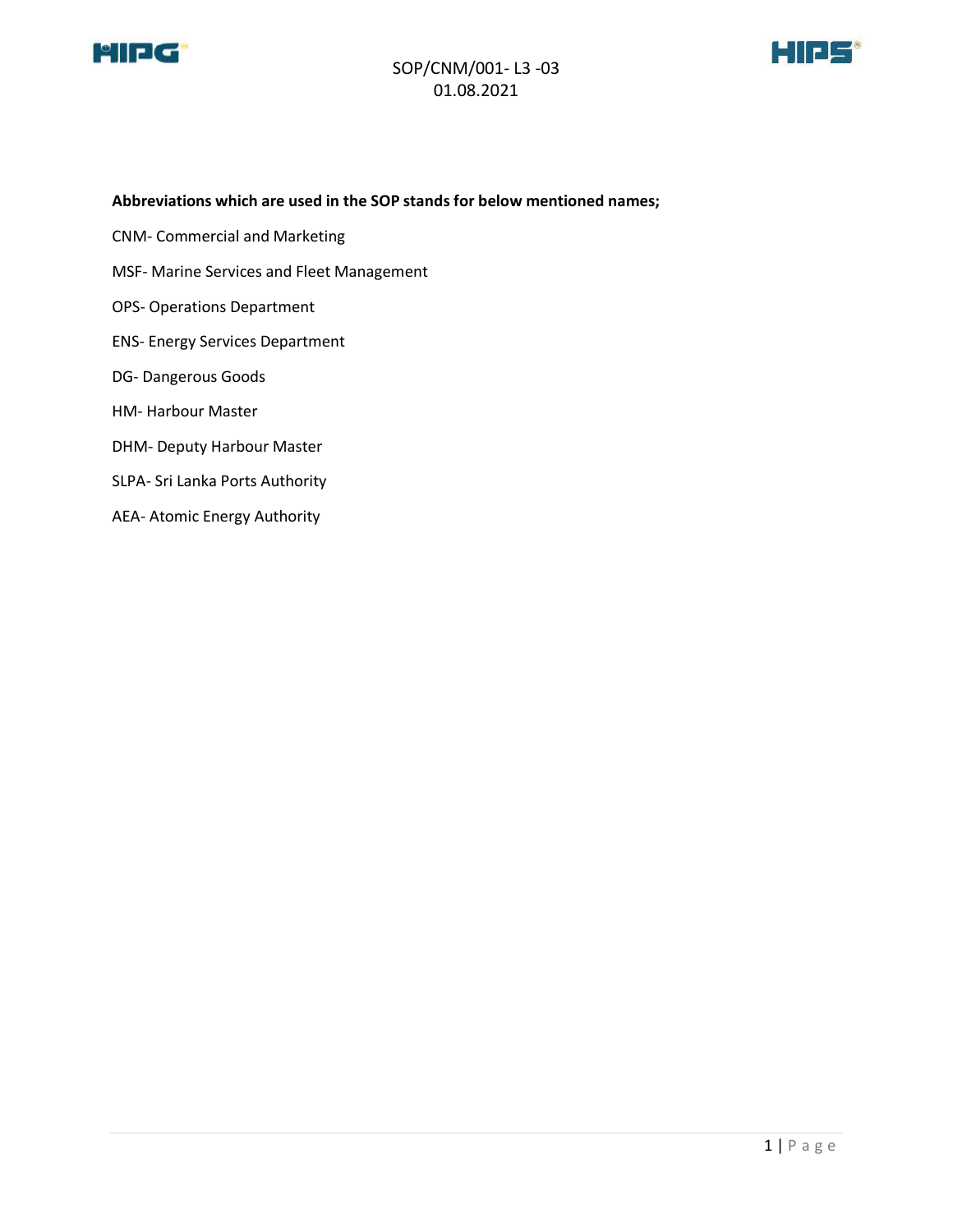



# <span id="page-2-0"></span>**01.Regular Cargo vessels (Liner or Casual)**

| 01 | Vessel details, Cargo details (Including the Flag State and Cargo Loading ports), and the duly filled<br>document check list to be shared with Port Control, QHSE & OPS (BPL and DM). SLPA accepted P&I<br>and DG declarations are to be shared with Port Control and QHSE |
|----|----------------------------------------------------------------------------------------------------------------------------------------------------------------------------------------------------------------------------------------------------------------------------|
| 02 | If the vessel is accepted to berth at HIP, Port Control Issue the vessel reference number                                                                                                                                                                                  |
| 03 | HIP-BPL enter the vessel details to daily berthing program and circulate externally for information                                                                                                                                                                        |
| 04 | Vessel agent submit the sufferance to Sri Lanka Customs                                                                                                                                                                                                                    |
| 05 | Agents to arrange the payments to finance-HIP                                                                                                                                                                                                                              |
| 06 | HIP to arrange berthing as per the berthing schedule                                                                                                                                                                                                                       |

| Special Documents to be submitted by agent |                                               |  |  |  |
|--------------------------------------------|-----------------------------------------------|--|--|--|
| Port Control                               | <b>P&amp;I</b>                                |  |  |  |
|                                            | <b>DG Declaration</b>                         |  |  |  |
|                                            | Cargo declaration                             |  |  |  |
|                                            | Document Check List                           |  |  |  |
|                                            | <b>Flag State</b>                             |  |  |  |
|                                            | Loading port details of cargo                 |  |  |  |
|                                            |                                               |  |  |  |
| <b>QHSE</b>                                | Details of DG                                 |  |  |  |
|                                            |                                               |  |  |  |
| Ops                                        | Cargo declaration (Including the loading port |  |  |  |
|                                            | details)                                      |  |  |  |
|                                            | Stowage plan                                  |  |  |  |
|                                            | <b>Vessel's Specs</b>                         |  |  |  |
|                                            |                                               |  |  |  |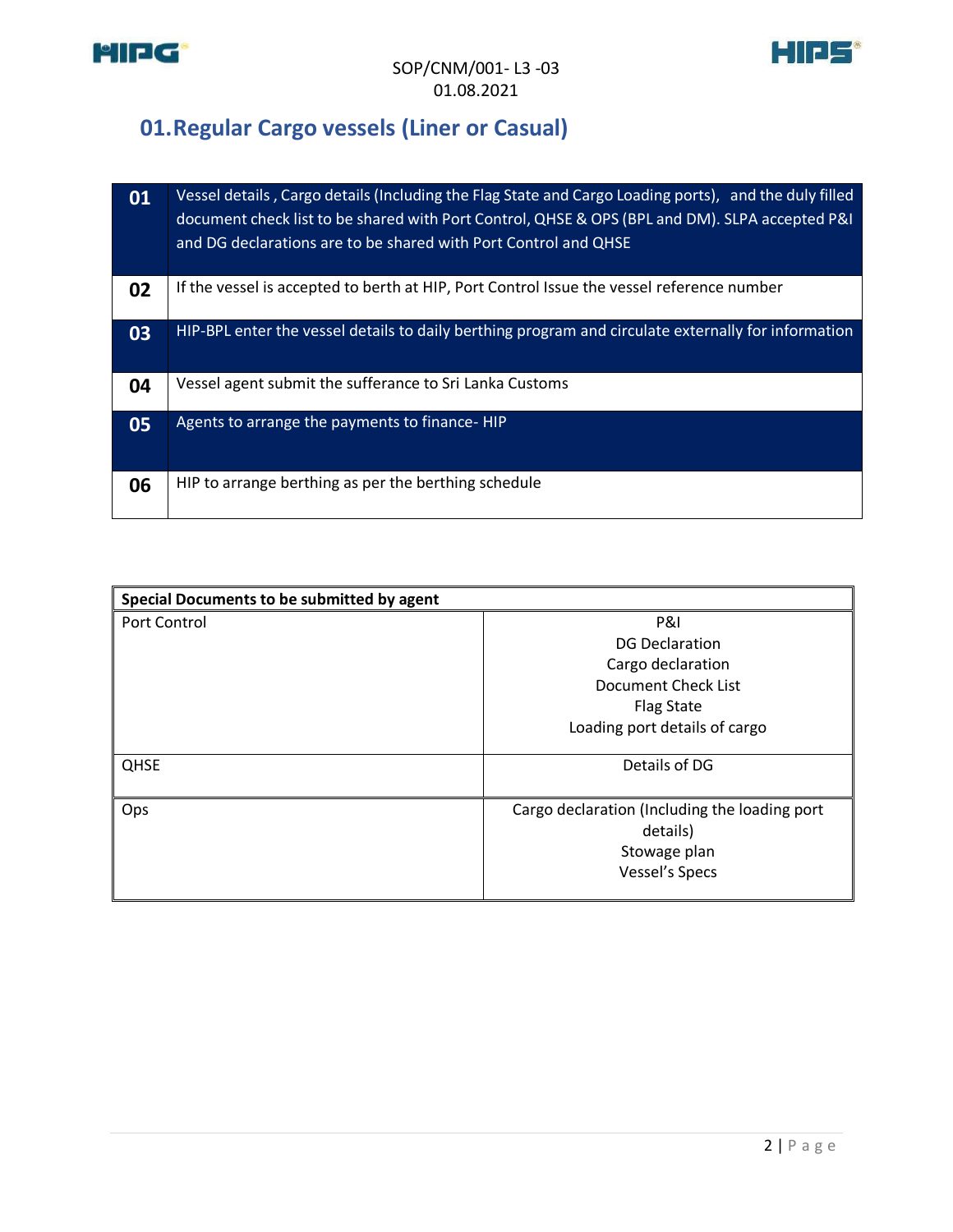



# <span id="page-3-0"></span>02.Oil and Gas Vessel

| 01 | Vessel and cargo details (Including the Flag State and Cargo Loading ports), document check list<br>along with the vetting checklist duly filled, Arrival notice, ETA, Services, Operations to be received<br>by ENS, MSF, Port Control prior cargo loading to HIP. Process owner: Agent |
|----|------------------------------------------------------------------------------------------------------------------------------------------------------------------------------------------------------------------------------------------------------------------------------------------|
| 02 | HIP-Port Control issue the vessel reference number if the vessel is accepted to berth at the port.                                                                                                                                                                                       |
| 03 | HIP-BPL enter the vessel to berthing program and share externally for information                                                                                                                                                                                                        |
| 04 | Vessel agent submit the sufferance to Sri Lanka Customs                                                                                                                                                                                                                                  |
| 05 | Vessel agent to arrange the payments to HIP-Finance based on the issued vessel reference number                                                                                                                                                                                          |
| 06 | HIP-Port Control to arrange berthing as per the berthing schedule once payment is received                                                                                                                                                                                               |
| 07 | HIP-MSF to conduct the physical ship vetting inspection upon berthing of the vessel and to clear<br>the ship for operations                                                                                                                                                              |
| 08 | If the physical vetting fails, MSF will grant a time period to make corrective actions. If the actions<br>are not satisfied, MSF request to vacate the berth. Agent to settle all applicable charges as per the<br>published tariff prior vacating the berth                             |

| If cargo vessel (Oil and Gas) | Handles under ENS |
|-------------------------------|-------------------|
| If come for bunkering:        | Handles under MSF |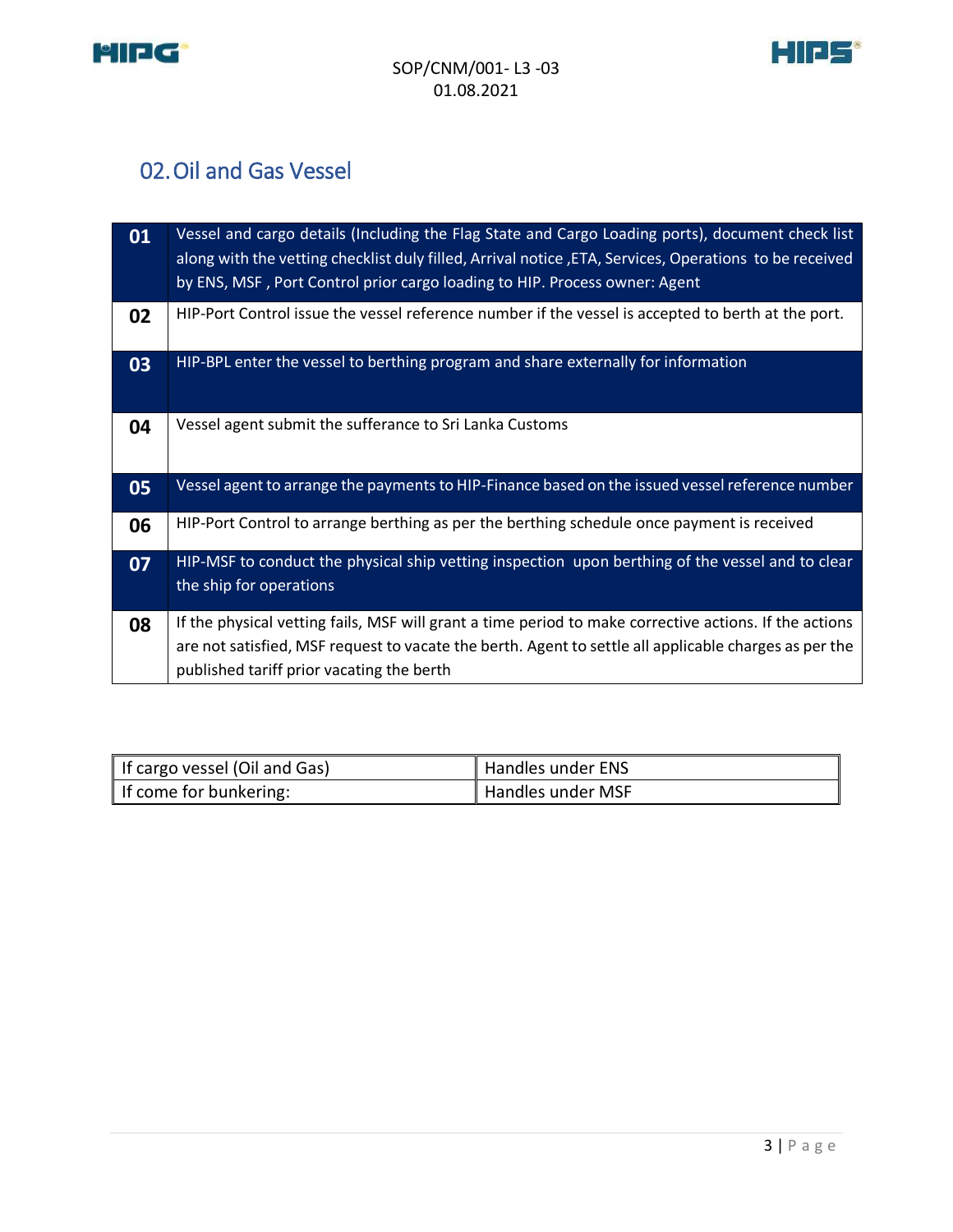



## <span id="page-4-0"></span>03.Marine Services

| 01 | Agent Share the request with MSF/CNM/ HIPS                                                       |
|----|--------------------------------------------------------------------------------------------------|
| 02 | Agent should share the SLPA accepted DC Declaration & Radioactive materials (If applicable)      |
|    | accepted by AEA with QHSE, Flag state and cargo loading ports if laden with MSF for vessel entry |
|    | clearance                                                                                        |
| 03 | HIP-CNM communicate the possibility to arrange the operation at HIP to the customer/agent        |
| 04 | Rates/Charges/Agreements/legal proceedings/liaisons/terms and conditions should be discussed by  |
|    | the agent with CNM                                                                               |
| 05 | Agent to submit a letter to MSF/HIPS/OPS with the approvals of relevant government authorities   |
|    | (Not limited to Customs/ Immigration/ Navy), for final permissions                               |
| 06 | Agent to arrange relevant advance payments liaising with HIP-Billing team for vessel berthing    |
|    | referring the vessel reference number issued by port control                                     |
| 07 | If the operation requires HIP resources (Ex: Anchorage operation/ Layup etc.), agent/customer to |
|    | liaise with billing and arrange advance payments                                                 |
| 08 | If HIP equipment required (cranes/ forklifts), customer to pay in advance and submit relevant    |
|    | receipts to OPS for service delivery                                                             |
| 09 | Agent to settle any due payment to HIP prior vessel departure                                    |
|    |                                                                                                  |

#### <span id="page-4-1"></span>04. Notes

| Liner Vessels:  | Vessels come on schedule |
|-----------------|--------------------------|
| Casual Vessels: | Ad hock arrivers         |

Any operations other than liner or casual cargo operations, Oil or Gas related operations are considered as Marine Services. Repair ships, laid up ships, casualty and breakdown ships shall fall under this category

Inside the port and anchorage or OPL operations under above category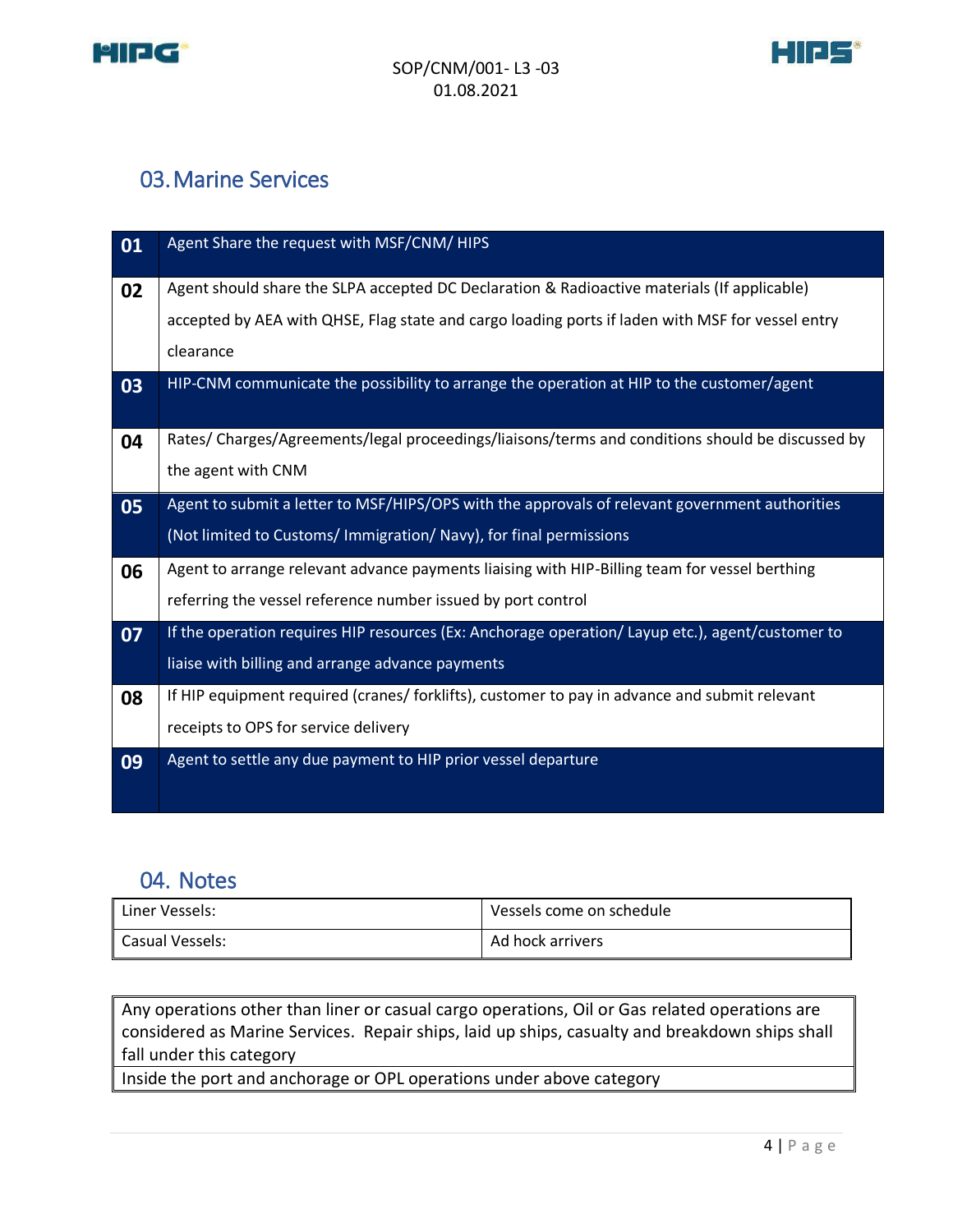



All Marine Services related communications should be copied to:

CEO HIPS

GM HIPS

HOD MSF

SGM OPS

CNM

Port Control

All the invoices should be settled prior sailing the vessel

#### <span id="page-5-0"></span>05.Contact Details

As published in HIPG official website **<http://www.hipg.lk/contact-us/contact-details>**

## 06.Special Instructions

As a UN Member State, Sri Lanka is bound by United Nations Security Council (UNSC) decisions. As Such HIPG is obliged to follow any sanctions imposed by the UNSC against any country or Organization. Hence HIPG is not in a position to offer any services for such vessels/cargo except Sri Lanka government approved medical evacuations.

It is the responsibility of agents to declare accurate details of cargo loading ports and flag state at the time of making vessel berthing request.